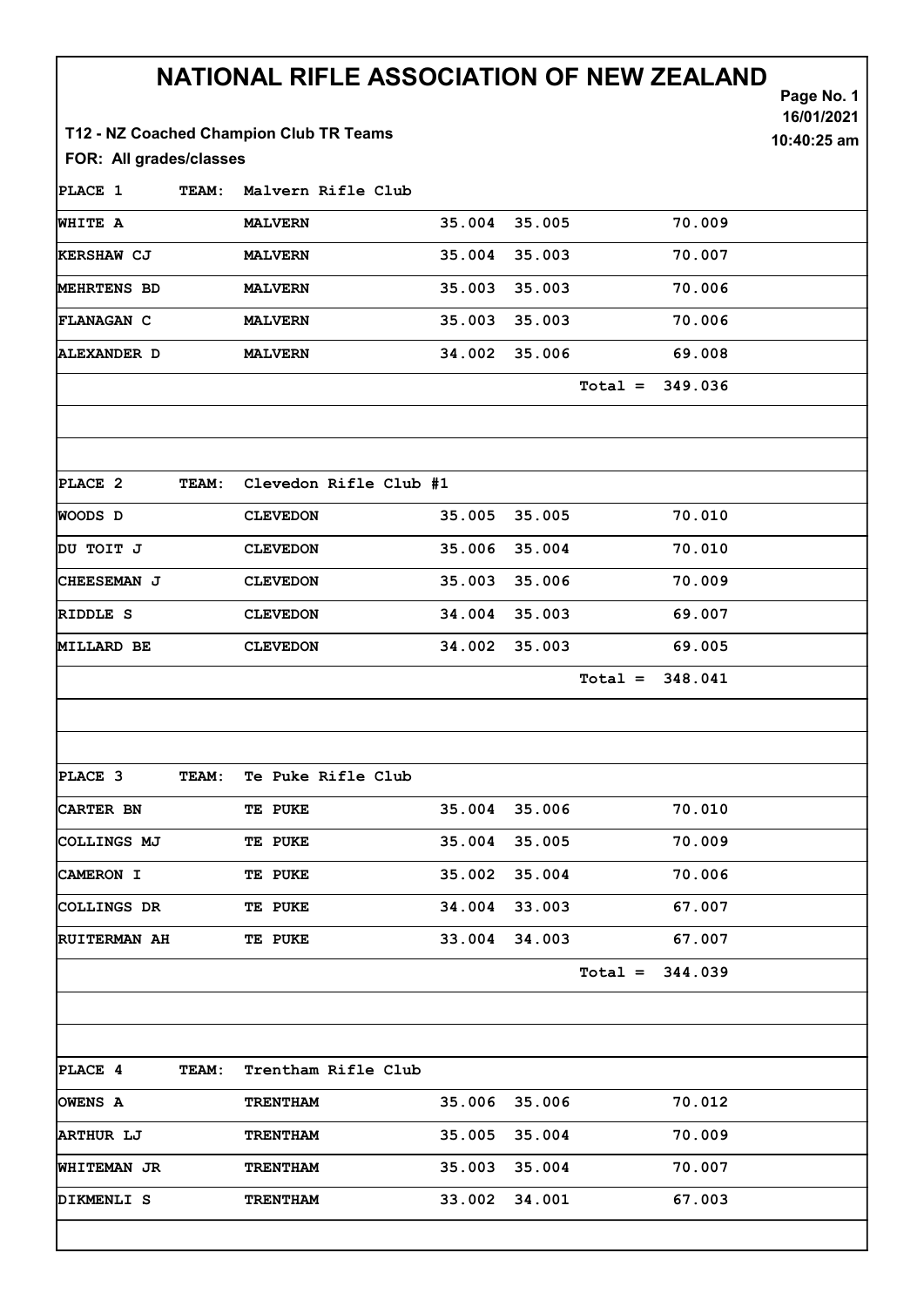| NATIONAL RIFLE ASSOCIATION OF NEW ZEALAND<br>Page No. 2<br>16/01/2021             |                      |                       |        |                      |  |  |  |
|-----------------------------------------------------------------------------------|----------------------|-----------------------|--------|----------------------|--|--|--|
| T12 - NZ Coached Champion Club TR Teams<br>10:40:25 am<br>FOR: All grades/classes |                      |                       |        |                      |  |  |  |
| <b>MARTIN BJ</b>                                                                  | <b>TRENTHAM</b>      | 30.003                | 35.003 | 65.006               |  |  |  |
|                                                                                   |                      |                       |        | $Total = 342.037$    |  |  |  |
|                                                                                   |                      |                       |        |                      |  |  |  |
|                                                                                   |                      |                       |        |                      |  |  |  |
| PLACE 5<br>TEAM:                                                                  |                      | Cheltenham Rifle Club |        |                      |  |  |  |
| <b>HATCHER AG</b>                                                                 | <b>CHELTENHAM</b>    | 35.004                | 35.005 | 70.009               |  |  |  |
| <b>PHILLIPPS JMF</b>                                                              | <b>CHELTENHAM</b>    | 35.002                | 35.004 | 70.006               |  |  |  |
| <b>FREIMAN HJ</b>                                                                 | <b>CHELTENHAM</b>    | 35.003                | 34.003 | 69.006               |  |  |  |
| <b>TIDSWELL PA</b>                                                                | <b>CHELTENHAM</b>    | 34.001                | 35.004 | 69.005               |  |  |  |
| ELLIS S                                                                           | <b>CHELTENHAM</b>    | 31.001                | 32.004 | 63.005               |  |  |  |
|                                                                                   |                      |                       |        | $Total = 341.031$    |  |  |  |
|                                                                                   |                      |                       |        |                      |  |  |  |
|                                                                                   |                      |                       |        |                      |  |  |  |
| PLACE 6<br>TEAM:                                                                  | Masterton Rifle Club |                       |        |                      |  |  |  |
| MCLAREN JN                                                                        | <b>MASTERTON</b>     | 34.002                | 35.006 | 69.008               |  |  |  |
| McMURDO J                                                                         | <b>MASTERTON</b>     | 35.004                | 34.003 | 69.007               |  |  |  |
| WHITEMAN OB                                                                       | <b>MASTERTON</b>     | 34.001                | 35.003 | 69.004               |  |  |  |
| MCMURDO V                                                                         | <b>MASTERTON</b>     | 33.002                | 35.005 | 68.007               |  |  |  |
| <b>BUICK IA</b>                                                                   | <b>MASTERTON</b>     | 31.001                | 32.001 | 63.002               |  |  |  |
|                                                                                   |                      |                       |        | 338.028<br>$Total =$ |  |  |  |
|                                                                                   |                      |                       |        |                      |  |  |  |
|                                                                                   |                      |                       |        |                      |  |  |  |
| PLACE 7<br><b>TEAM:</b>                                                           | All Sorts/Lost Souls |                       |        |                      |  |  |  |
| DODSON MJ                                                                         | KAITUNA/BLEN         | 34.004                | 34.003 | 68.007               |  |  |  |
| WHYTE C                                                                           | KAITUNA/BLEN         | 33.003                | 35.003 | 68.006               |  |  |  |
| <b>GILCHRIST R</b>                                                                | <b>OAMARU</b>        | 32.000                | 35.004 | 67.004               |  |  |  |
| <b>FLEMING JA</b>                                                                 | <b>ASHBURTON</b>     | 33.001                | 34.002 | 67.003               |  |  |  |
| DICK DK                                                                           | KAITUNA/BLEN         | 32.003                | 34.002 | 66.005               |  |  |  |
|                                                                                   |                      |                       |        | 336.025<br>$Total =$ |  |  |  |
|                                                                                   |                      |                       |        |                      |  |  |  |
|                                                                                   |                      |                       |        |                      |  |  |  |
| PLACE 8<br><b>TEAM:</b>                                                           | Clevedon #2 *        |                       |        |                      |  |  |  |
|                                                                                   |                      |                       |        |                      |  |  |  |